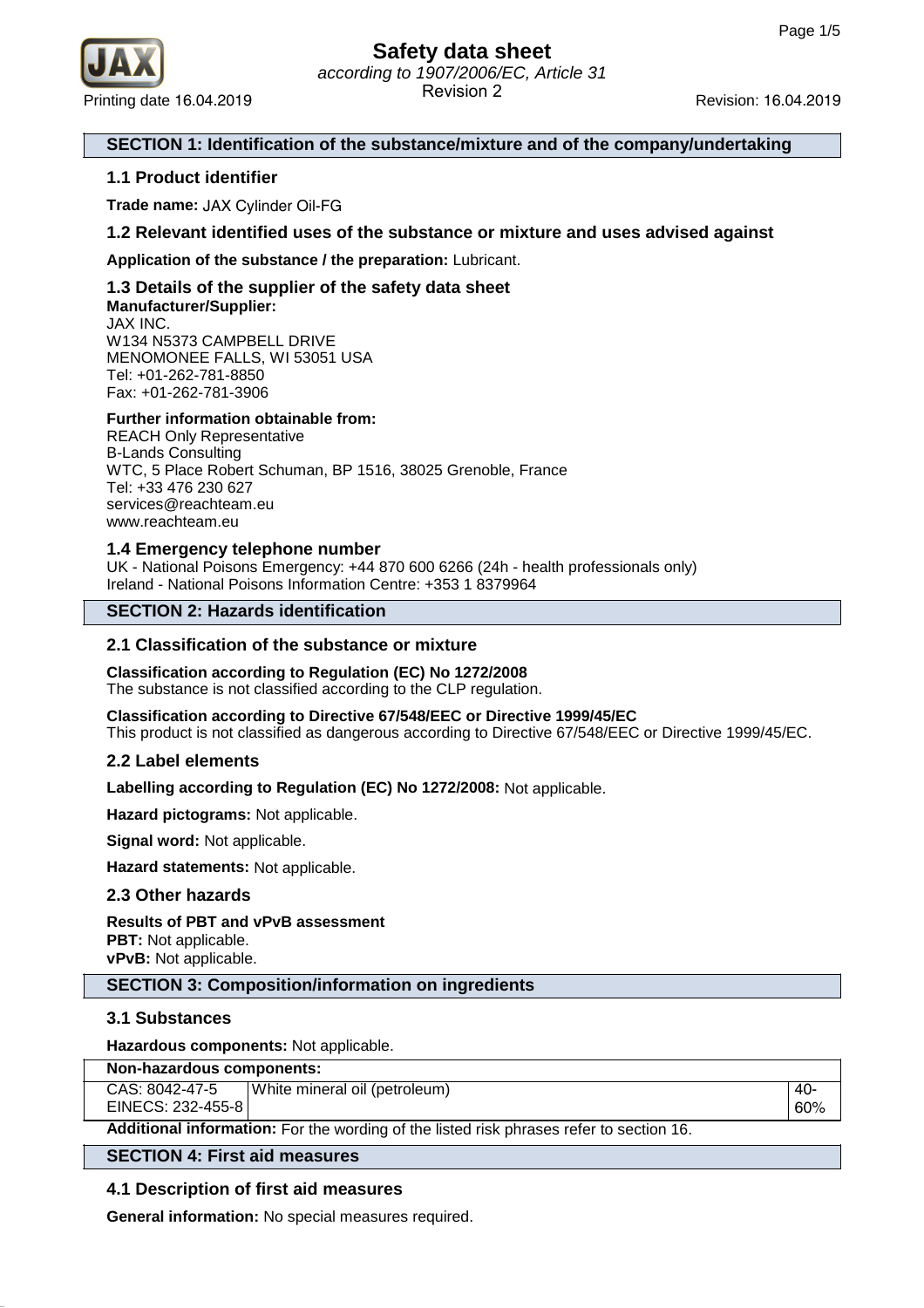# **Safety data sheet** according to 1907/2006/EC, Article 31

Revision 2 Printing date 16.04.2019 Revision: 16.04.2019

### **Trade name:** JAX Cylinder Oil-FG

**After inhalation:** Supply fresh air. Consult doctor if symptoms persist.

**After skin contact:** Immediately wash with water and soap and rinse thoroughly.

#### **After eye contact:**

Remove contact lenses, if worn.

Rinse opened eye for several minutes under running water. If symptoms persist, consult a doctor.

**After swallowing:** Do not induce vomiting; call for medical help immediately.

#### **4.2 Most important symptoms and effects, both acute and delayed** No further relevant information available.

**4.3 Indication of any immediate medical attention and special treatment needed** No further relevant information available.

### **SECTION 5: Firefighting measures**

# **5.1 Extinguishing media**

### **Suitable extinguishing agents:**

CO2, powder or water spray. Fight larger fires with water spray or alcohol resistant foam.

**For safety reasons unsuitable extinguishing agents:** Water with full jet

# **5.2 Special hazards arising from the substance or mixture**

No further relevant information available.

### **5.3 Advice for firefighters**

**Protective equipment:** No special measures required.

# **SECTION 6: Accidental release measures**

# **6.1 Personal precautions, protective equipment and emergency procedures**

Keep away from ignition sources. Wear protective equipment. Keep unprotected persons away.

**6.2 Environmental precautions** Do not allow product to reach sewage system or any water course.

# **6.3 Methods and material for containment and cleaning up**

Absorb with liquid-binding material (sand, diatomite, acid binders, universal binders, sawdust).

# **6.4 Reference to other sections**

See Section 7 for information on safe handling. See Section 8 for information on personal protection equipment. See Section 13 for disposal information.

# **SECTION 7: Handling and storage**

# **7.1 Precautions for safe handling**

Keep away from heat and direct sunlight.

Ensure good ventilation/exhaustion at the workplace.

**Information about fire - and explosion protection:** No special measures required.

# **7.2 Conditions for safe storage, including any incompatibilities**

**Requirements to be met by storerooms and receptacles:**

Store in a cool, dry place in tightly closed receptacles.

**Information about storage in one common storage facility:** Store away from oxidizing agents.

**Further information about storage conditions:** None.

**7.3 Specific end use(s):** No further relevant information available.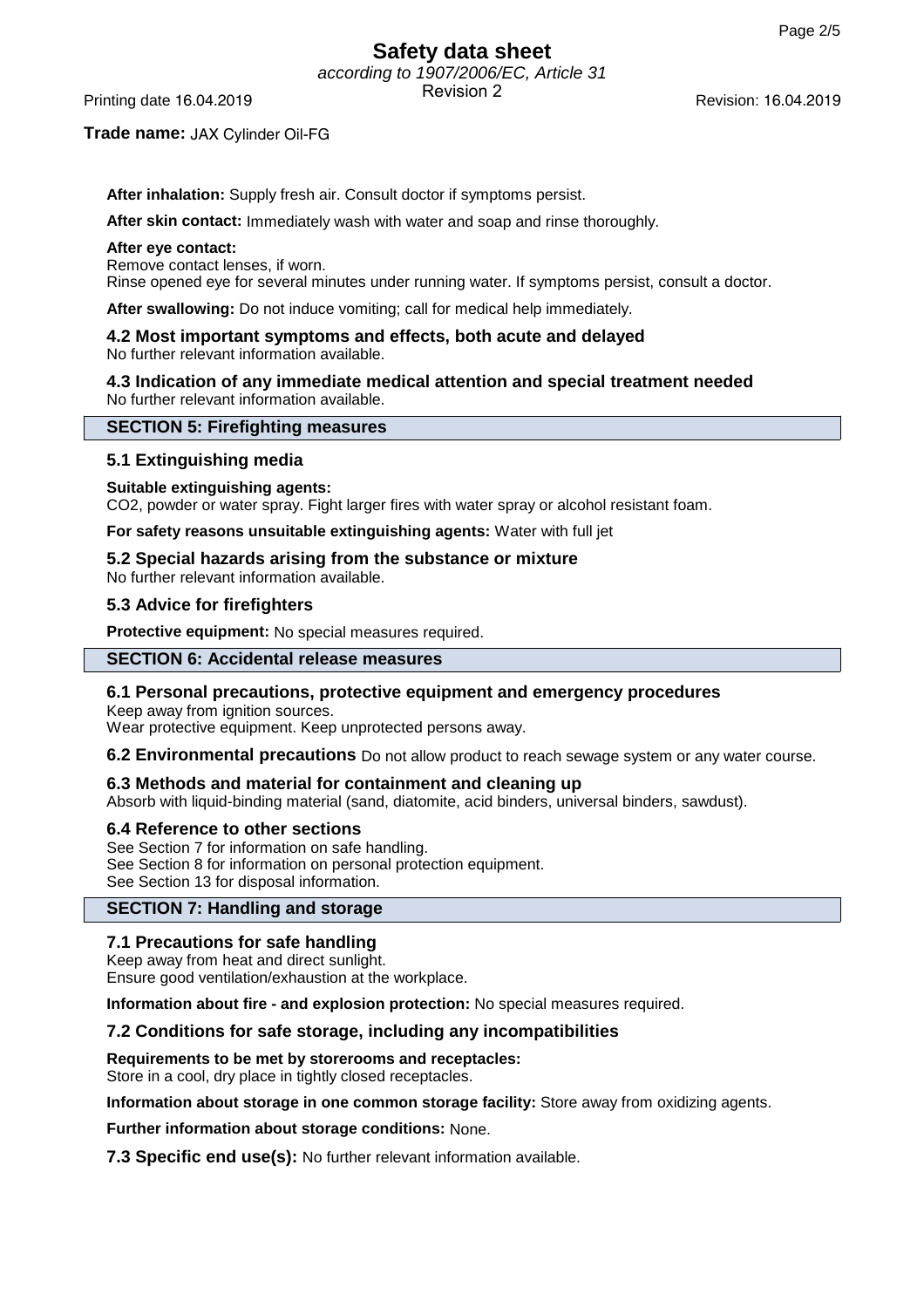#### **Trade name:** JAX Cylinder Oil-FG

# **SECTION 8: Exposure controls/personal protection**

#### **8.1 Control parameters**

#### **Ingredients with limit values that require monitoring at the workplace:**

The product does not contain any relevant quantities of materials with critical values that have to be monitored at the workplace.

**Additional information:** The lists valid during the making were used as basis.

#### **8.2 Exposure controls**

#### **Personal protective equipment**

#### **General protective and hygienic measures:**

The usual precautionary measures are to be adhered to when handling chemicals.

**Respiratory protection:** Not required.

### **Protection of hands:**



Protective gloves

The selected protective gloves have to satisfy the specifications of EU Directive 89/686/EEC and the standard EN 374 derived from it.

### **Eye protection:**



Safety glasses with side-shields (EN 166).

**Body protection:** Protective work clothing

# **SECTION 9: Physical and chemical properties**

### **9.1 Information on basic physical and chemical properties**

### **General Information**

| Appearance:<br>Form:<br>Colour:              | Liquid.<br>Water white.                       |
|----------------------------------------------|-----------------------------------------------|
| Odour:<br><b>Odour threshold:</b>            | Nearly odourless.<br>Not determined.          |
| pH-value:                                    | Not determined.                               |
| <b>Melting point/Melting range:</b>          | Not determined.                               |
| <b>Boiling point/Boiling range:</b>          | Not determined.                               |
| <b>Flash point:</b>                          | 238°C (ASTM D 92)                             |
| Flammability (solid, gaseous):               | Not applicable.                               |
| Ignition temperature:                        | Not determined.                               |
| Decomposition temperature:                   | Not determined.                               |
| Danger of explosion:                         | Product does not present an explosion hazard. |
| <b>Explosion limits:</b><br>Lower:<br>Upper: | Not determined.<br>Not determined.            |
| <b>Oxidizing properties</b>                  | Not determined.                               |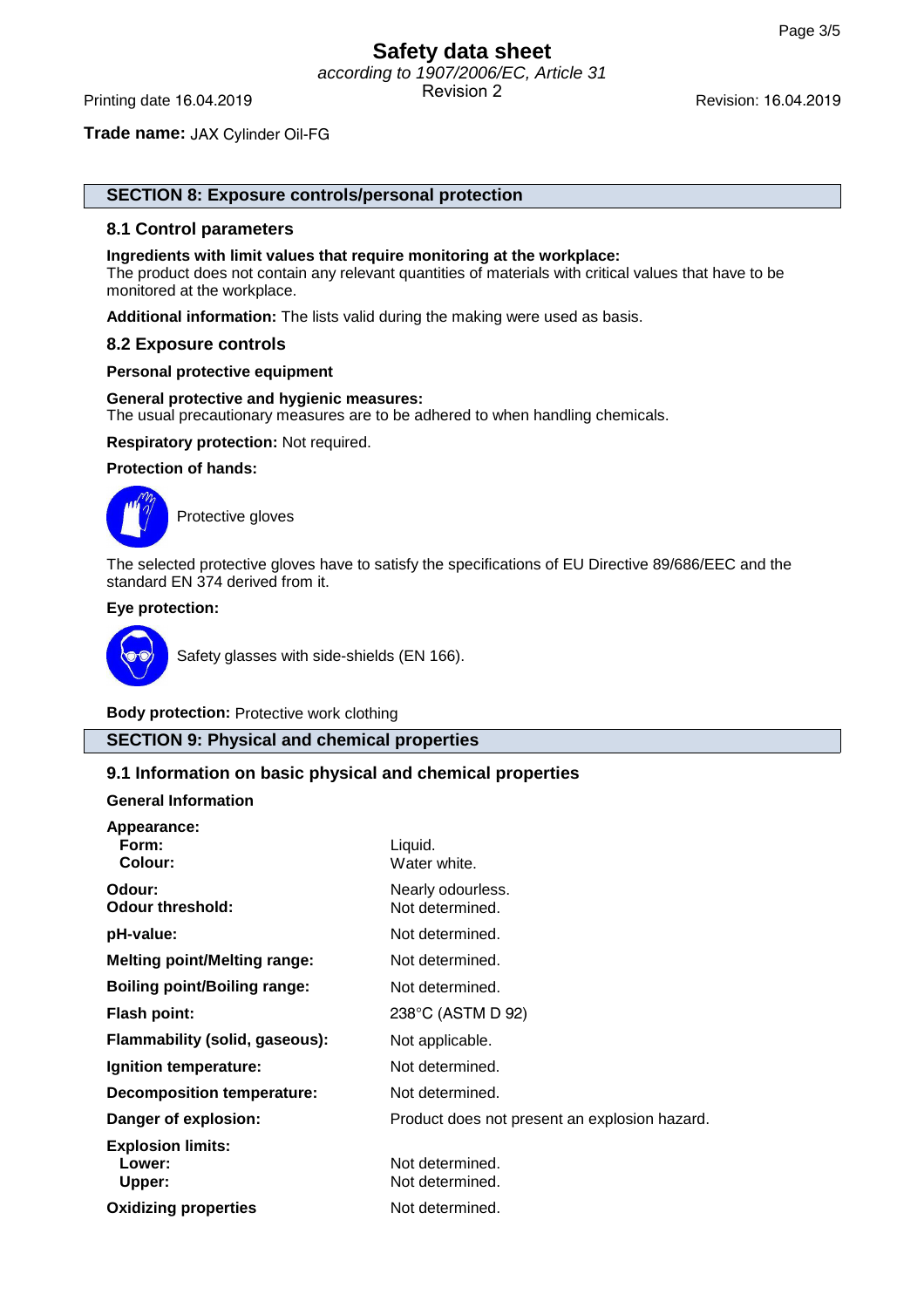### **Trade name:** JAX Cylinder Oil-FG

| Vapour pressure:                                         | Not determined.                            |
|----------------------------------------------------------|--------------------------------------------|
| Density at 20°C:                                         | Not determined.                            |
| <b>Relative density</b>                                  | 0.87                                       |
| Vapour density                                           | Not determined.                            |
| <b>Evaporation rate</b>                                  | Not determined.                            |
| Solubility in / Miscibility with                         | Not determined.                            |
| water:                                                   | Not determined.                            |
| Partition coefficient (n-octanol/water): Not determined. |                                            |
| <b>Viscosity:</b><br>Dynamic:<br>Kinematic:              | Not determined.<br>Not determined.         |
| 9.2 Other information                                    | No further relevant information available. |

# **SECTION 10: Stability and reactivity**

**10.1 Reactivity** No data available.

### **10.2 Chemical stability**

**Thermal decomposition / conditions to be avoided:**

No decomposition if used and stored according to specifications.

**10.3 Possibility of hazardous reactions** No dangerous reactions known.

**10.4 Conditions to avoid** Keep away from heat and direct sunlight.

**10.5 Incompatible materials** Avoid strong oxidants, strong alkalis and strong acids.

**10.6 Hazardous decomposition products** Carbon monoxide and carbon dioxide.

### **SECTION 11: Toxicological information**

# **11.1 Information on toxicological effects**

**Acute toxicity**

#### **Primary irritant effect:**

**on the skin:** No irritant effect. **on the eye:** No irritating effect.

**Sensitization:** No sensitizing effects known.

### **Additional toxicological information:**

The product is not subject to classification according to the calculation method of the General EU Classification Guidelines for Preparations as issued in the latest version. When used and handled according to specifications, the product does not have any harmful effects to our experience and the information provided to us.

# **SECTION 12: Ecological information**

### **12.1 Toxicity**

**Aquatic toxicity:** No further relevant information available.

**12.2 Persistence and degradability** No further relevant information available.

**12.3 Bioaccumulative potential** No further relevant information available.

**12.4 Mobility in soil** No further relevant information available.

# **12.5 Results of PBT and vPvB assessment**

**PBT:** Not applicable. **vPvB:** Not applicable.